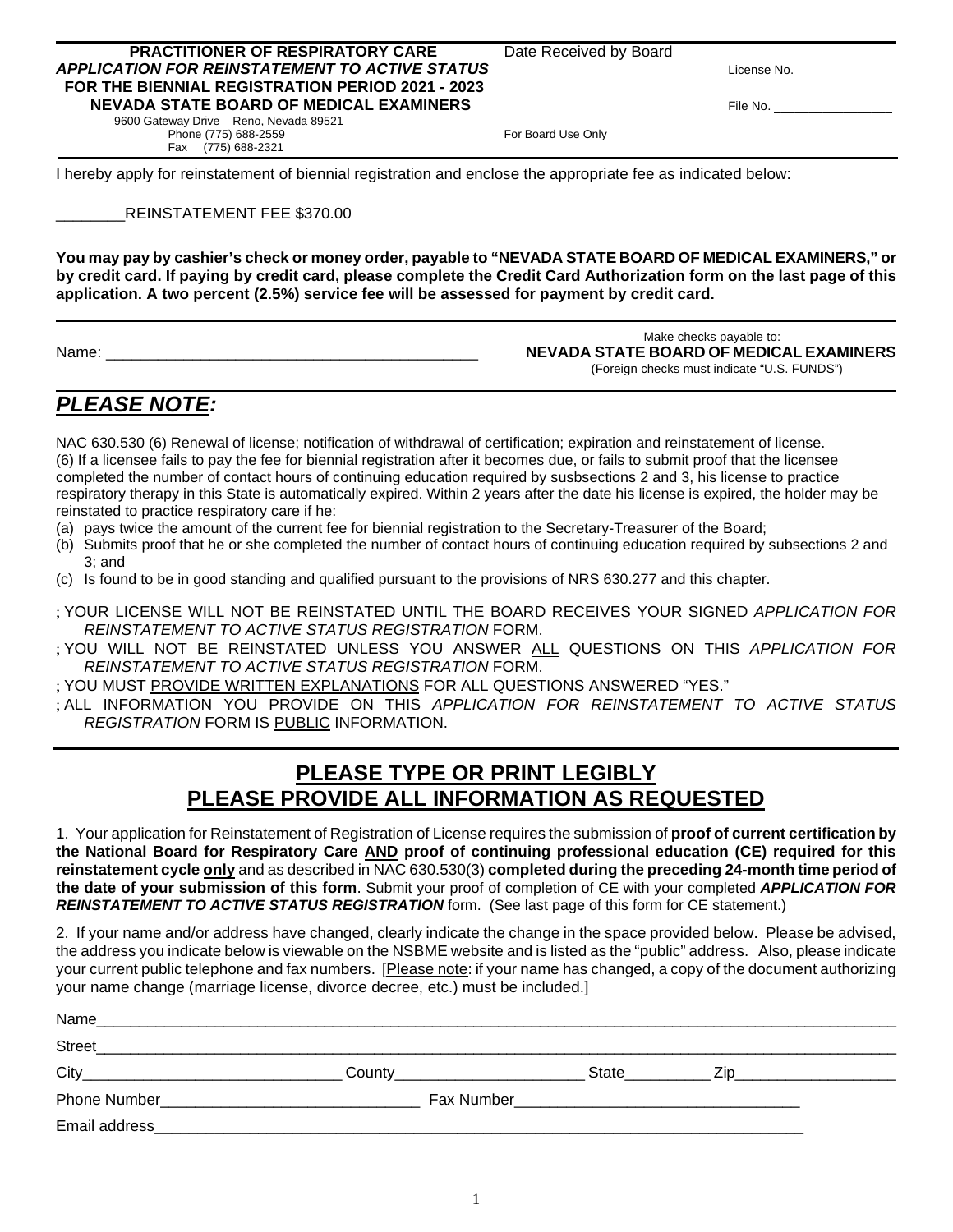#### **Indicate below your primary and secondary scope of practice specialties using the following codes:**

#### SCOPE OF PRACTICE SPECIALTY CODES

|    | Primary Specialty __________       | Secondary Specialty __________                   |
|----|------------------------------------|--------------------------------------------------|
|    | <b>Code</b>                        | <b>Code</b>                                      |
| 5. | MANAGEMENT                         | <b>FLIGHT MEDICINE</b><br>10                     |
|    | PULMONARY FUNCTION TESTING         | <b>HOME MEDICAL EQUIPMENT</b>                    |
|    | SLEEP DISORDERS                    | HOME CARE                                        |
|    | EMERGENCY / CRITICAL CARE / TRAUMA | PERINATAL / PEDIATRIC                            |
|    | <b>GENERAL FLOOR CARE</b>          | PULMONARY REHABILIATION / CARDIAC REHABILITATION |

**/////////////////////////////////////////////////////////////////////////////////////////////////////////////////////////////////////////////////////////////////////////////////////////////////////////**

# *All of the following questions refer to the preceding 24-month time period of the date of your submission of this form or since your last renewal.*

## **For the purposes of the following questions, these phrases or words have these meanings:**

**"Medical condition"** includes physiological, mental or psychological condition or disorders.

**"Chemical substances"** is to be construed to include alcohol, drugs or medications, including those taken pursuant to a valid prescription for legitimate medical purposes and in accordance with the prescriber-s direction.

# **FOR ALL "YES" RESPONSES TO THE FOLLOWING QUESTIONS, YOU MUST SUBMIT YOUR WRITTEN EXPLANATION(S) ON A SEPARATE SHEET ATTACHED TO YOUR COMPLETED** *APPLICATION FOR REINSTATEMENT* **FORM.**

1. Do you currently have a medical condition that in any way impairs or limits your ability to provide respiratory care services with reasonable skill and safety? \_\_\_\_\_\_Yes \_\_\_\_\_\_No

2. If you currently have a medical condition which in any way impairs or limits your ability to provide respiratory care services, is that impairment or limitation reduced or ameliorated because of the field of practice, the setting, or the manner in which you have chosen to practice? \_\_\_\_\_\_Yes \_\_\_\_\_\_No \_\_\_\_\_\_N/A

3. If you currently use chemical substances, does your use in any way impair or limit your ability to provide respiratory care services with reasonable skill and safety?

 $Yes$  No  $N/A$ 

4. Have you been named as a defendant, or been requested to respond as a defendant, to a legal action involving professional liability, or malpractice, including any military tort claims if applicable? \_\_\_\_\_\_Yes \_\_\_\_\_\_No

5. Have you had a professional liability, malpractice, claim paid on your behalf, or paid such a claim yourself including any military tort claims if applicable?

\_\_\_\_\_\_Yes \_\_\_\_\_\_No

6. Have you been arrested, investigated for, charged with, convicted of, or pled guilty or nolo contendere to any offense or violation of any federal (including the Uniform Code of Military Justice), state or local law, or the laws of any foreign country, which is a misdemeanor, gross misdemeanor, felony, violation of the Uniform Code of Military Justice, or synonymous thereto in a foreign jurisdiction, excluding any minor traffic offense (driving or being in control of a motor vehicle while under the influence of a chemical substance, including alcohol, is not considered a minor traffic offense), or for any offense which is related to the manufacture, distribution, prescribing, or dispensing of controlled substances? \*Please note that you **MUST disclose ANY** investigation or arrest, including those where the final disposition was dismissal, or expungement. (If "Yes," attach explanation on separate sheet.)

\_\_\_\_\_\_Yes \_\_\_\_\_\_No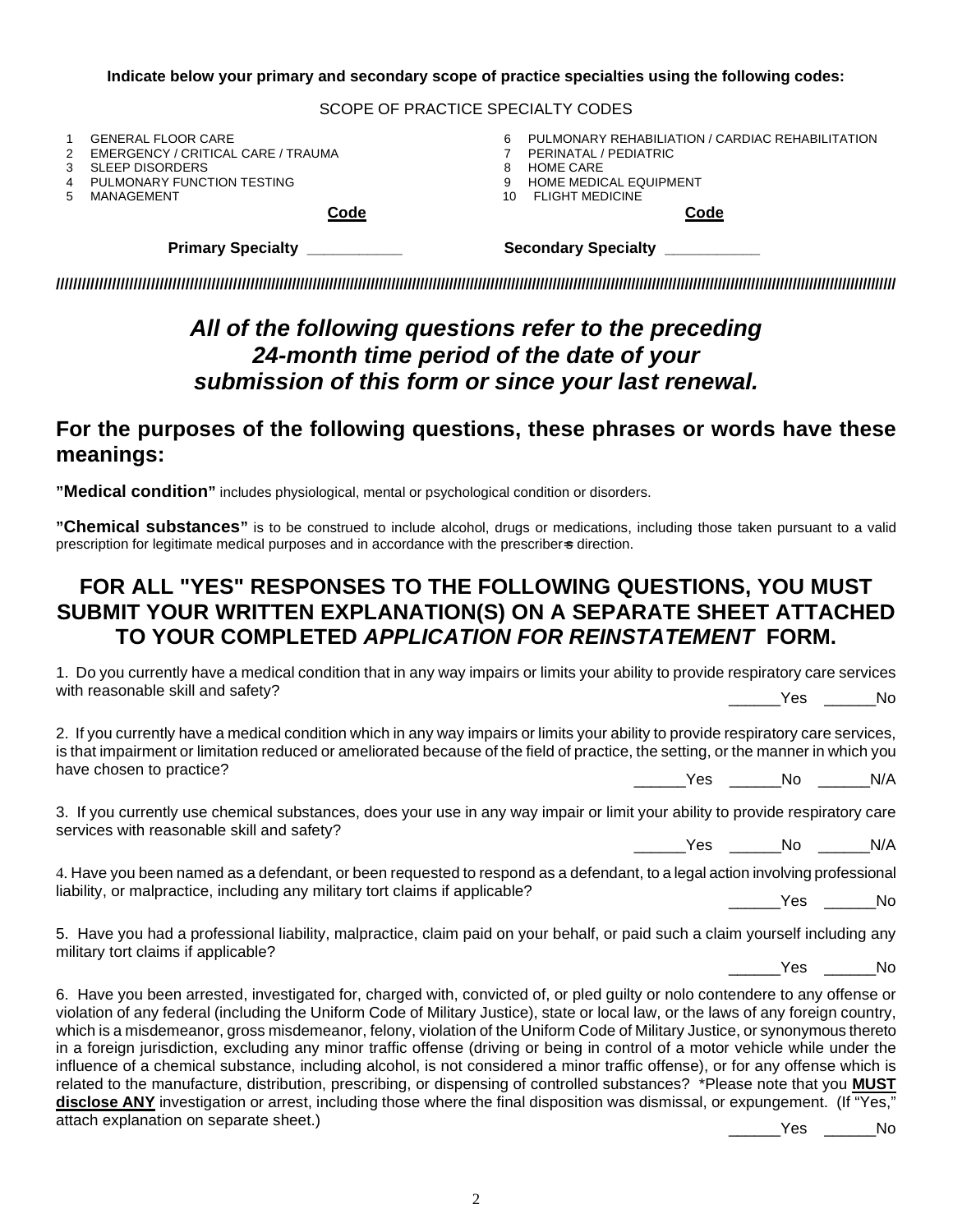|                                                                                               |                                                                                                                                                                                                                                                                                                                                                           | a respiratory care therapist or permission to take an examination to practice as a respiratory care therapist or permission to                                                                                                                                                                                                                                                                       |                       |  |
|-----------------------------------------------------------------------------------------------|-----------------------------------------------------------------------------------------------------------------------------------------------------------------------------------------------------------------------------------------------------------------------------------------------------------------------------------------------------------|------------------------------------------------------------------------------------------------------------------------------------------------------------------------------------------------------------------------------------------------------------------------------------------------------------------------------------------------------------------------------------------------------|-----------------------|--|
| practice any other healing art in any state, country or U.S. territory?                       |                                                                                                                                                                                                                                                                                                                                                           |                                                                                                                                                                                                                                                                                                                                                                                                      | ________Yes _______No |  |
| limited, or restricted in any state, country or U.S. territory?                               |                                                                                                                                                                                                                                                                                                                                                           | 8. Have you had a certificate or license to provide respiratory care services or any other healing art revoked, suspended,                                                                                                                                                                                                                                                                           | ________Yes _______No |  |
|                                                                                               |                                                                                                                                                                                                                                                                                                                                                           | 9. Have you voluntarily surrendered a license or certificate to provide respiratory care services or any other healing art                                                                                                                                                                                                                                                                           |                       |  |
| in any state, country or U.S. territory?                                                      |                                                                                                                                                                                                                                                                                                                                                           |                                                                                                                                                                                                                                                                                                                                                                                                      | _______Yes _______No  |  |
| certification, licensure or registration as a practitioner of respiratory care?               |                                                                                                                                                                                                                                                                                                                                                           | 10. Have you failed the National Board of Respiratory Care examination, or any state or other jurisdiction examination for                                                                                                                                                                                                                                                                           | No Ves No             |  |
|                                                                                               |                                                                                                                                                                                                                                                                                                                                                           | 11. Have you had your registration/certification revoked, suspended and/or limited by the National Board of Respiratory Care?                                                                                                                                                                                                                                                                        |                       |  |
|                                                                                               |                                                                                                                                                                                                                                                                                                                                                           |                                                                                                                                                                                                                                                                                                                                                                                                      | _______Yes ______No   |  |
|                                                                                               |                                                                                                                                                                                                                                                                                                                                                           | 12. Have you been: a) asked to respond to an investigation; b) notified that you were under investigation for; c) investigated<br>for; d) charged with; or e) convicted of any violation of a statute, rule or regulation governing your practice as a provider of<br>respiratory care by any medical licensing board, hospital, medical society, governmental entity or other agency other than the |                       |  |
| Nevada State Board of Medical Examiners?                                                      |                                                                                                                                                                                                                                                                                                                                                           |                                                                                                                                                                                                                                                                                                                                                                                                      | Yes No                |  |
| OTHER STATES OF CURRENT OR PREVIOUS LICENSURE                                                 |                                                                                                                                                                                                                                                                                                                                                           |                                                                                                                                                                                                                                                                                                                                                                                                      |                       |  |
| List any and all licenses you hold or have held to practice medicine in any state, territory. |                                                                                                                                                                                                                                                                                                                                                           |                                                                                                                                                                                                                                                                                                                                                                                                      |                       |  |
|                                                                                               | $P_{\text{data}}$ $T_{\text{variable}}$ $\qquad$ $\qquad$ $\qquad$ $\qquad$ $\qquad$ $\qquad$ $\qquad$ $\qquad$ $\qquad$ $\qquad$ $\qquad$ $\qquad$ $\qquad$ $\qquad$ $\qquad$ $\qquad$ $\qquad$ $\qquad$ $\qquad$ $\qquad$ $\qquad$ $\qquad$ $\qquad$ $\qquad$ $\qquad$ $\qquad$ $\qquad$ $\qquad$ $\qquad$ $\qquad$ $\qquad$ $\qquad$ $\qquad$ $\qquad$ |                                                                                                                                                                                                                                                                                                                                                                                                      | Doton of Drootion     |  |

7. Have you been denied a license or certification/registration to provide respiratory care services or permission to practice as

| State/Territory | License # | Date of Issuance | Dates of Practice |
|-----------------|-----------|------------------|-------------------|
|                 |           |                  |                   |
|                 |           |                  |                   |
|                 |           |                  |                   |

(If more space is needed, attach a separate sheet.)

## **CHILD SUPPORT STATEMENT**

### **Please place a check mark next to one of the following statements:**

\_\_\_\_\_\_ (a) I am not subject to a court order for the support of a child;

\_\_\_\_\_\_ (b) I am subject to a court order for the support of one or more children and am in compliance with the order or am in compliance with a plan approved by the district attorney or other public agency enforcing the order for the repayment of the amount owed pursuant to the order; **OR**

\_\_\_\_\_\_ (c) I am subject to a court order for the support of one or more children and am NOT in compliance with the order or a plan approved by the district attorney or other public agency enforcing the order for the repayment of the amount owed pursuant to the order.

# **ATTESTATION REGARDING THE REPORTING OF THE ABUSE OR NEGLECT OF A CHILD**

I attest and affirm that I am aware of and understand the reporting requirements found in Nevada Revised Statute 432B.220 regarding the abuse or neglect of a child. \_\_\_\_\_\_Yes \_\_\_\_\_\_No

**[www.leg.state.nv.us/NRS/NRS-432B.html#NRS432BSec220](http://www.leg.state.nv.us/NRS/NRS-432B.html#NRS432BSec220)**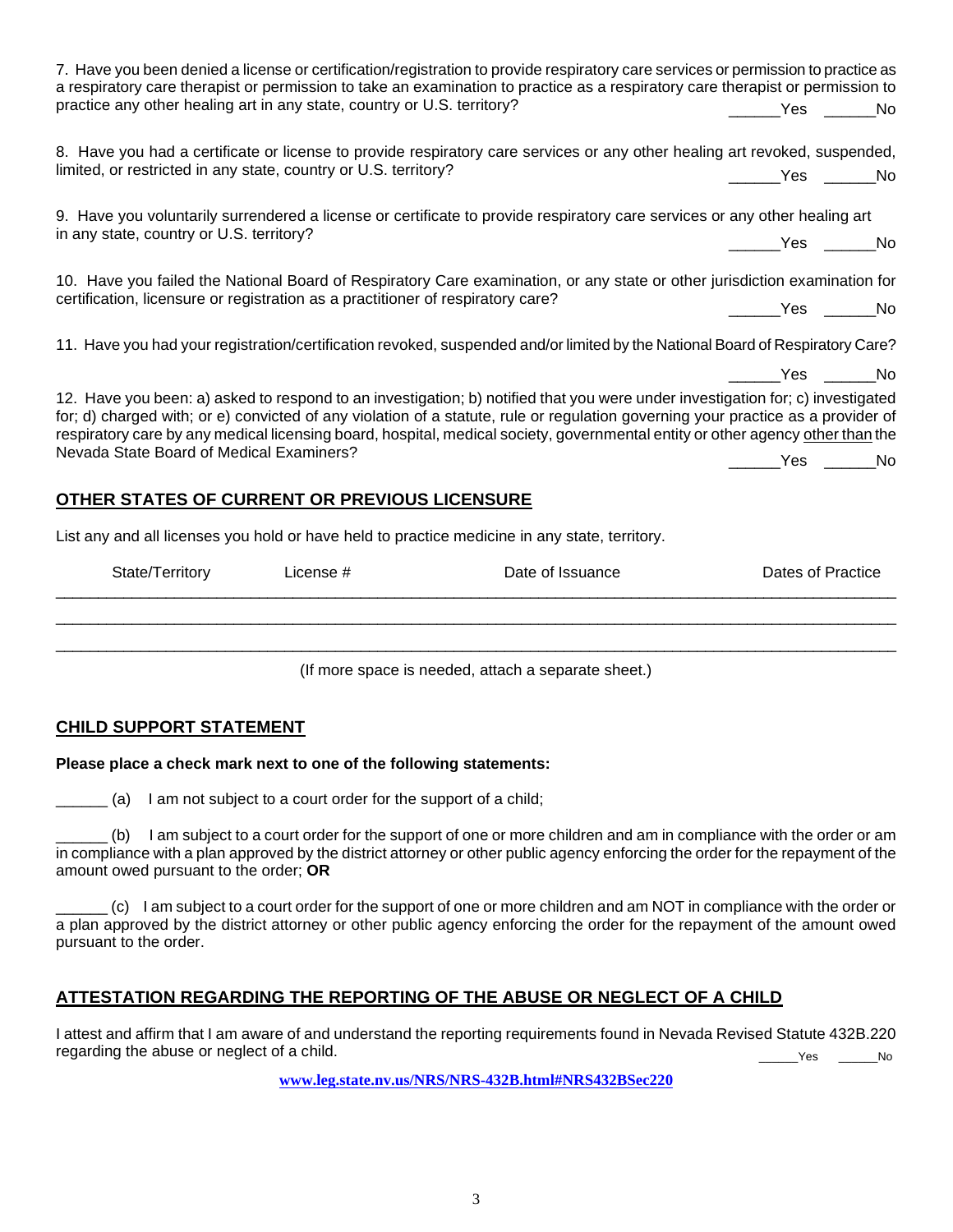## **MILITARY SERVICE ATTESTATION**

| 1-Have you ever served in the United States Military (to include National Guard or Reserves)?<br>If your answer is "No", you do not have to complete the remaining questions for the Military Service<br>Attestation. |                                                                                                                               |            | Yes<br>No.                                                                                                   |
|-----------------------------------------------------------------------------------------------------------------------------------------------------------------------------------------------------------------------|-------------------------------------------------------------------------------------------------------------------------------|------------|--------------------------------------------------------------------------------------------------------------|
| 2-If yes, which branch of service did you serve?                                                                                                                                                                      | Air Force<br>Army<br>Navy<br>Marine Corp<br><b>Coast Guard</b>                                                                |            |                                                                                                              |
| 3-Military occupation specialty or specialties?                                                                                                                                                                       | Administration or Personnel<br>Aviation<br>Civil Engineering<br>Communications<br>Infantry or Armor<br>Legal or Chaplin Corps |            | Logistics or Supply<br>Maintenance<br><b>Medical Services</b><br>Security Forces or Military Police<br>Other |
| 4&5-Dates of service in the Military:<br>4-From:                                                                                                                                                                      | <b>DD</b><br><b>MM</b><br>YYYY                                                                                                | $5 - To$ : | <b>MM</b><br><b>YYYY</b><br>DD                                                                               |
| 6-Are you still serving?<br>Yes<br>No                                                                                                                                                                                 |                                                                                                                               |            |                                                                                                              |

7-Have you ever served on active duty in the Armed Forces of the United States? The Context Construction of the United States?

8-Have you ever been assigned to duty for a minimum of 6 continuous years in the National Guard or a reserve component of the Armed Forces of the United States?

9-Have you ever served the Commissioned Corps of the United States Public Health Service or the Commissioned Corps of the National Oceanic and Atmospheric Administration of the United States in the capacity of a commissioned officer while on active duty in defense of the United States? <br>
No active duty in defense of the United States?

10-If the answer to question(s) 7, 8 and/or 9 is "yes," did you separate from such service under conditions other than dishonorable? \_\_\_\_\_Yes \_\_\_\_\_\_\_No

### **BUSINESS LICENSE ATTESTATION**

| Do you hold a Nevada state business license issued in your individual name? | Yes |        | No |
|-----------------------------------------------------------------------------|-----|--------|----|
| If yes, provide the business license number: ________________.              |     |        |    |
|                                                                             |     |        |    |
| <b>NBRC CERTIFICATION ATTESTATION</b>                                       |     |        |    |
| I am currently certified by the National Board for Respiratory Care.        |     | Yes No |    |

*ATTACH COPY OF PROOF OF YOUR CURRENT CERTIFICATION. YOUR COPY OF PROOF OF CURRENT CERTIFICATION WILL NOT BE RETURNED TO YOU.*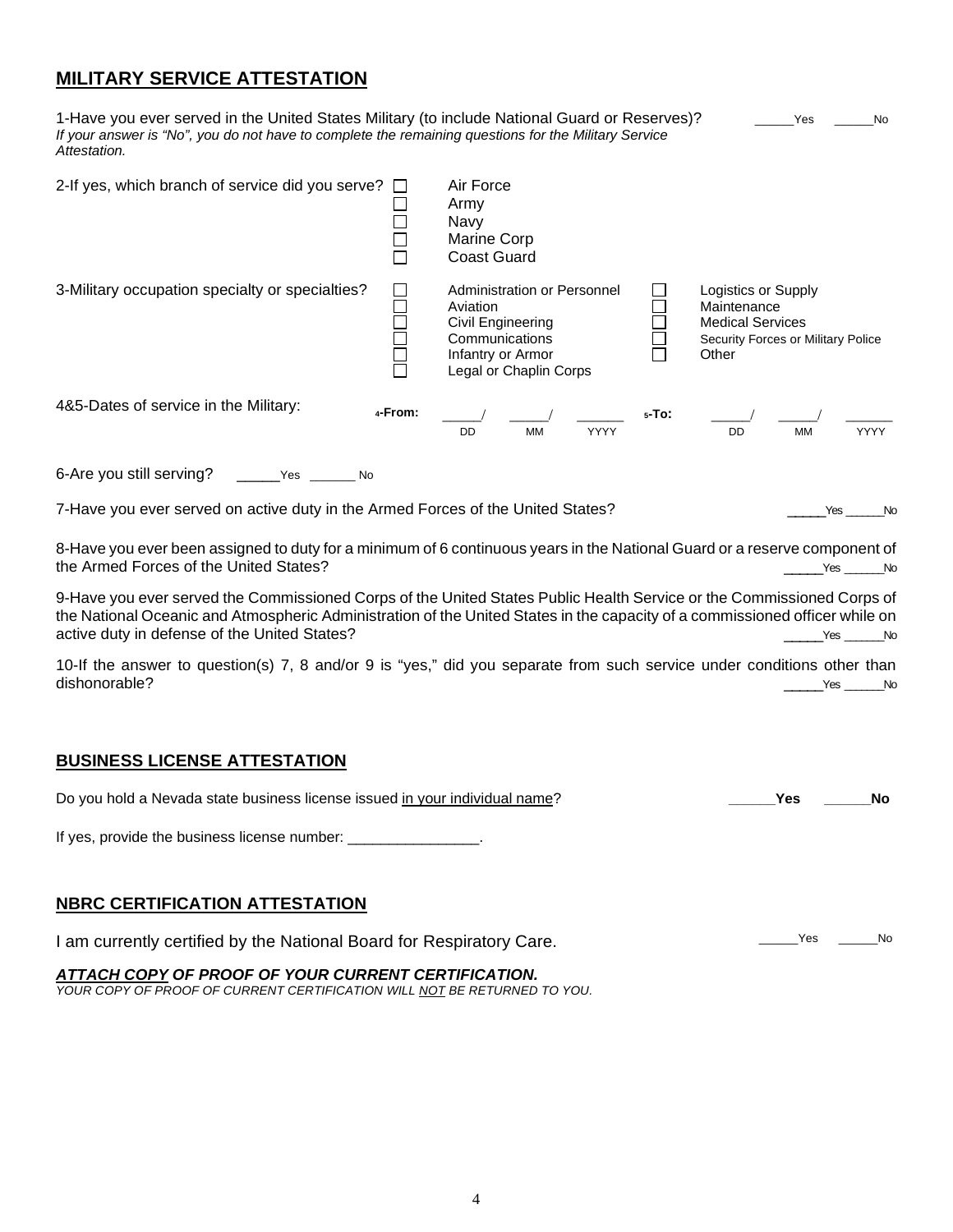## **CONTINUING PROFESSIONAL EDUCATION (CE) STATEMENT**

### **Please place a check mark next to one of the following statements:**

(a) I was initially licensed in Nevada prior to or during the time period July 1, 2019 through December 31, 2019 and completed a minimum of twenty (20) contact hours of continuing professional education (CE), twelve (12) of which must be directly related to Respiratory Care and two (2) hours must be in the subject matter of medical ethics;

(b) I was initially licensed in Nevada during the time period January 1, 2020 through June 30, 2020, the second six months of the past biennial period, and completed a minimum of fifteen (15) contact hours of continuing professional education (CE), nine (9) of which must be directly related to Respiratory Care and two (2) hours must be in the subject matter of medical ethics;

\_\_\_\_\_\_ (c) I was initially licensed in Nevada during the time period July 1, 2020 through December 31, 2020, the third six months of the past biennial period, and completed a minimum of ten (10) contact hours of continuing professional education (CE), six (6) of which must be directly related to Respiratory Care and two (2) hours must be in the subject matter of medical ethics;

\_\_\_\_\_\_ (d) I was initially licensed in Nevada during the last six months of the biennial period of registration January 1, 2021 through June 30, 2021, the last six months of the past biennial period, and completed a minimum of five (5) contact hours of continuing professional education (CE), three (3) of which must be directly related to Respiratory Care and two (2) hours must be in the subject matter of medical ethics;

**ATTACH COPIES OF PROOF OF YOUR COMPLETION OF CONTINUING PROFESSIONAL EDUCATION (CE) HOURS.** 

### **YOUR COPIES OF PROOF OF CE COMPLETION WILL NOT BE RETURNED TO YOU.**

**FOR A CURRENT LIST OF APPROVED CONTINUING PROFESSIONAL EDUCATION SOURCES, YOU MAY VISIT OUR WEBSITE AT www.medboard.nv.gov AND CLICK THE "CE REQUIREMENTS" LINK UNDER "PRACTITIONERS OF RESPIRATORY CARE."** 

# **HOME ADDRESS & PHONE NUMBER** *(REQUIRED)*

| <b>Street</b> |            |       |   |
|---------------|------------|-------|---|
| City          | Count∨     | state | - |
| Phone Number  | Fax Number |       |   |

## **BY SIGNING ON THE SIGNATURE LINE BELOW:**

- **1) I HEREBY REPRESENT THAT I AM THE PERSON NAMED IN THIS** *APPLICATION FOR REINSTATEMENT OF REGISTRATION* **OF LICENSE TO PROVIDE RESPIRATORY CARE SERVICES IN THE STATE OF NEVADA AND THAT ALL STATEMENTS I HAVE MADE HEREIN ARE TRUE;**
- **2) I UNDERSTAND THAT THIS** *APPLICATION FOR REINSTATEMENT OF REGISTRATION OF LICENSE* **WILL BE REJECTED IF I HAVE NOT PLACED A CHECK MARK NEXT TO (a), (b), OR (c) UNDER THE CHILD SUPPORT STATEMENT SECTION; AND**
- **3) I UNDERSTAND THAT THIS** *APPLICATION FOR REINSTATEMENT OF REGISTRATION OF LICENSE* **WILL BE REJECTED AS INCOMPLETE IF I HAVE NOT ANSWERED ALL QUESTIONS THEREON AND/OR ATTACHED THERETO: (a) THE APPROPRIATE COPIES OF PROOF OF CONTINUING EDUCATION (CE); (b) THE APPROPRIATE PROOF OF CURRENT CERTIFICATION BY THE NATIONAL BOARD FOR RESPIRATORY CARE; (c) PAYMENT OF THE APPROPRIATE FEE(S); AND (d) WRITTEN EXPLANATION(S) TO ANY "YES" ANSWER(S).**